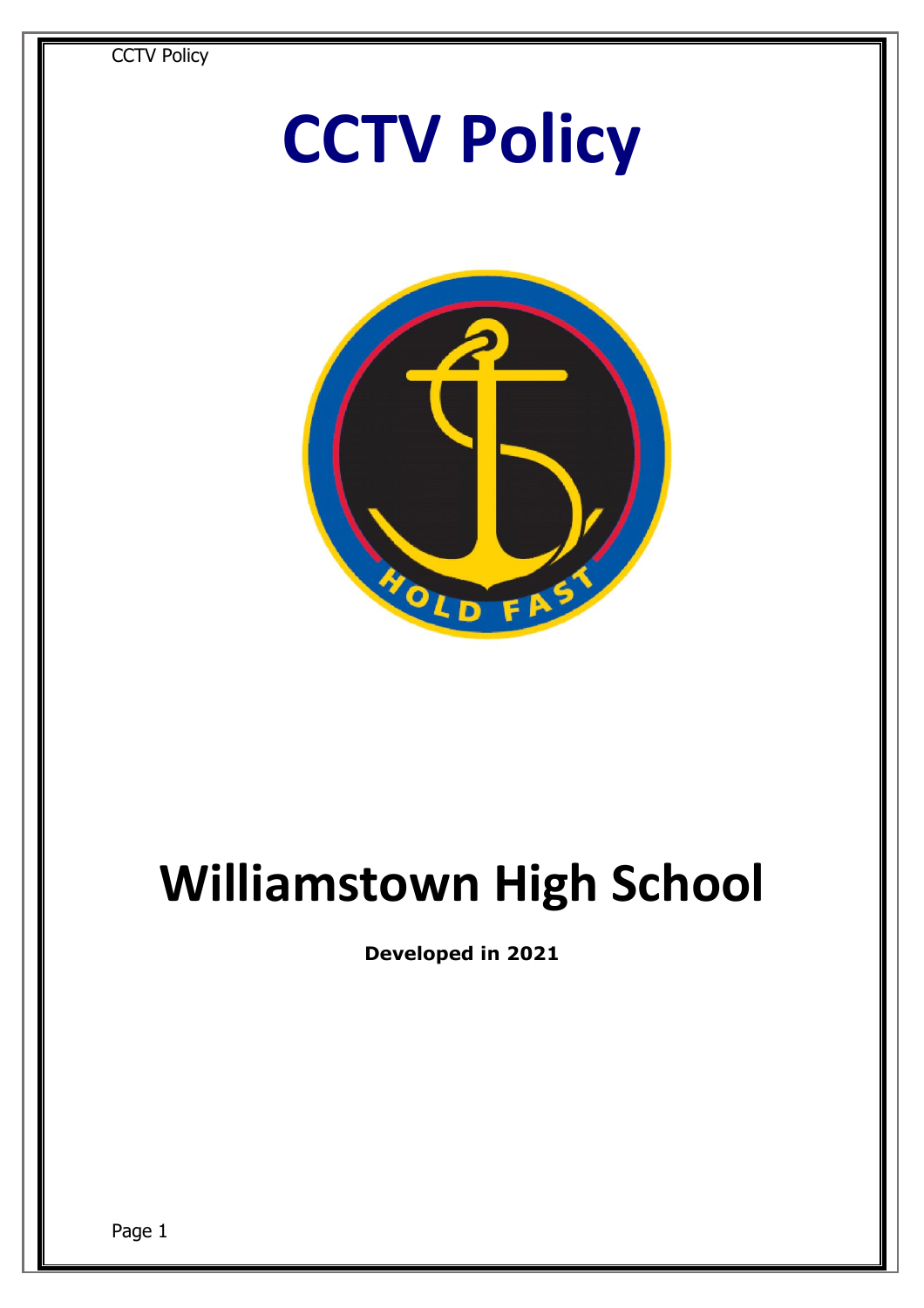## **CCTV Policy**

#### **1. Rationale**

 Schools have an obligation to ensure the school environment is safe and secure, and fulfil duty of care to students, staff and visitors. The CCTV system exists to assist our school to fulfil these obligations and to prevent and manage other inappropriate behaviour on school grounds.

CCTV provides enhanced capability to protect our school's assets against vandalism and theft. CCTV strengthens our school's security by providing an appropriate level of surveillance on school grounds and assists our school to take all reasonable steps to prevent reasonably foreseeable harm on school premises (duty of care). The presence of CCTV cameras deters misconduct and inappropriate behaviour and reassures students, staff and visitors that they are protected when on school grounds.

This policy describes how our CCTV system does this, consistent with Victorian privacy law.

#### **2. Purpose**

This Policy explains the management, operation and use of the closed circuit television (CCTV) system at Williamstown High School. This policy applies to the installation of CCTV cameras on school grounds and the use and disclosure of any footage produced by those cameras.

This policy is consistent with:

- Victorian government [Schools' Privacy Policy](https://www.education.vic.gov.au/Pages/schoolsprivacypolicy.aspx)
- the Department's [Crime Prevention in Schools](https://www2.education.vic.gov.au/pal/crime-prevention-schools/policy) policy
- Victorian privacy law

#### **3. Implementation**

#### **Use of CCTV**

Consistent with our school's obligations set out above, WHS may use CCTV cameras to:

- prevent and verify incidents involving
	- $\circ$  criminal behaviour of anyone on school grounds
	- o staff misconduct
	- $\circ$  other inappropriate behaviour including of students, staff, visitors or members of the public. For example, this means the school may use CCTV footage of incidents to help inform decisions about student management.
- verify other incidents involving students, staff and visitors (e.g. incidents in which a person has sustained injury, loss or damage on school premises)
- to provide the principal with visual coverage during emergencies

#### CCTV cameras are NOT:

- hidden or covert
- located in private areas such as toilets, changing rooms or staff rooms
- used to monitor student or staff work performance

#### **4. Specific procedures**

In our school, CCTV cameras are located in:

- school entrances and
- outdoor locker areas
- ovals and wetlands
- basketball courts and external passive and active areas
- bike sheds

Page 2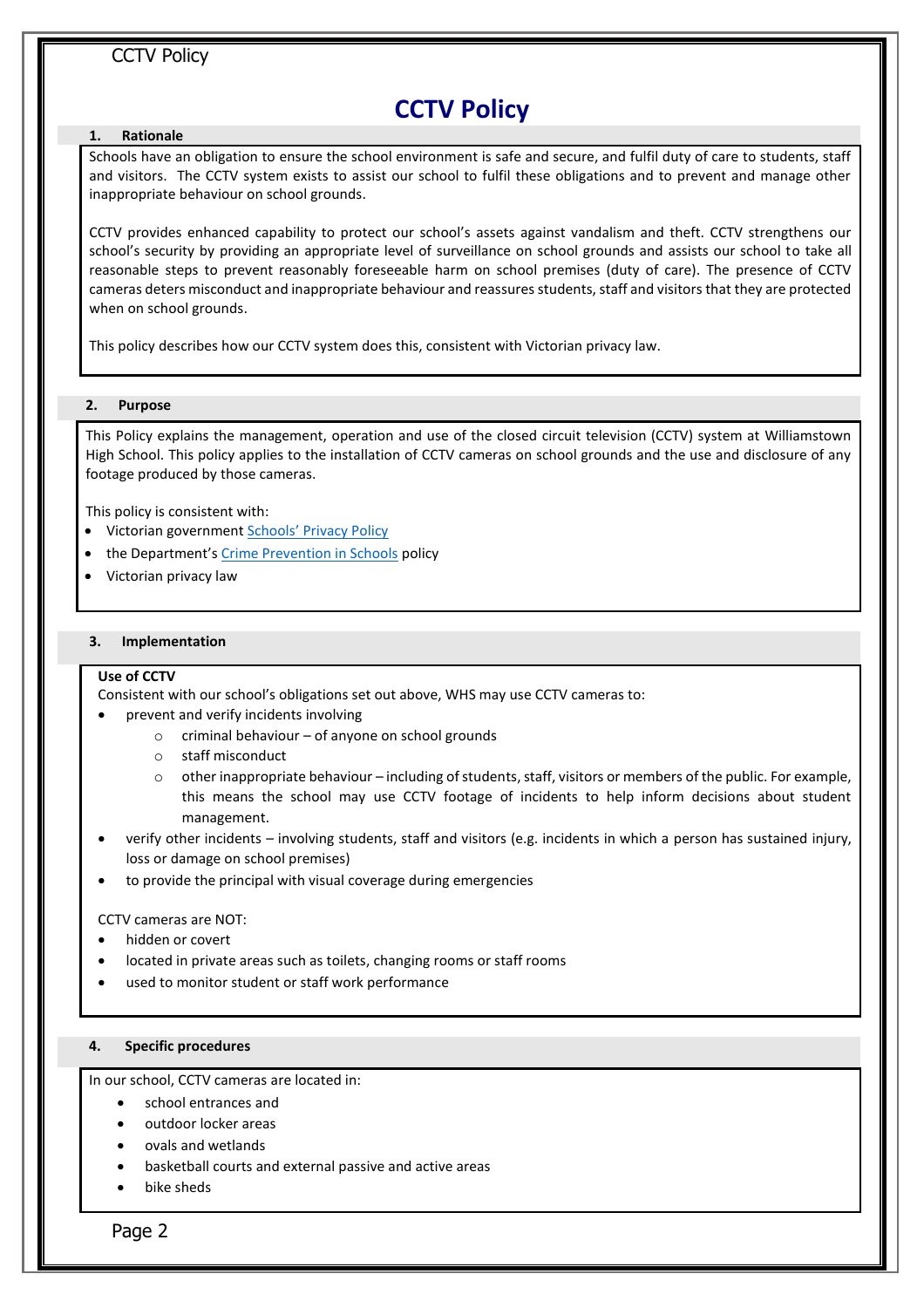A notice is located near each CCTV camera which alerts people to the presence of the camera and this CCTV Policy.

#### **Access to CCTV footage**

CCTV footage is only accessed for the purposes set out in this policy) and only by the following people:

- 1. the principal or nominee, including people explicitly authorised by the principal
- 2. central and regional Department staff, when required to assist the school for an above purpose
- 3. any other people permitted by law.

#### **Showing footage to staff, students and/or their parents involved in incidents**

When using CCTV for the purposes listed in this policy and only when appropriate, the principal may show specific footage of an incident to those directly involved, including relevant staff, students and/or their parents.

This means that any person on school premises may be captured on CCTV footage of an incident that the principal may subsequently show to staff, students and/or their parents.

The school cannot give copies of CCTV footage to staff, students, parents or any other parties. Any requests for a copy of CCTV footage must be made to the Department's Freedom of Information Unit, as set out below.

#### **Managing and securing the CCTV system**

The principal or their nominee is responsible for managing and securing the CCTV system including:

- 1. operation of the CCTV system and ensuring it complies with this policy
- 2. considering the appropriate location and use of cameras and method for storing CCTV footage
- 3. maintaining and upgrading cameras when required.

#### **Ownership of CCTV footage**

The Department of Education and Training (the Department) owns our school's CCTV systems and CCTV footage.

#### **Disclosure of CCTV footage**

Our school may only disclose CCTV footage externally (i.e. external to the Department) as described in this policy or otherwise when permitted by law.

#### **Storage of Footage**

CCTV footage is kept for no more than 31 school days. If our school has not used CCTV footage in any of the ways set out above, and there has been no request to view or access footage during this period, the footage is deleted.

Where CCTV footage has been used to verify an incident or where it is required to be retained for legal reasons, our school will manage and securely retain the footage in accordance with records management requirements as issued by the Public Records Office of Victoria.

#### **Access to information held about you**

To access information our school holds about you (on behalf of the Department), including any CCTV footage, please contact:

Freedom of Information Unit Department of Education and Training GPO Box 4367 MELBOURNE VIC 3001 Email[: foi@edumail.vic.gov.au](mailto:foi@edumail.vic.gov.au)

#### **Evaluation and review**

This policy will be monitored by the Principal team to ensure:

- All staff accessing the CCTV have been briefed on the regulations and requirements.
- The policy is included as an agenda item for the Principal team and Student Engagement and Wellbeing Team.
- This policy will be monitored and reviewed every three years and or when new regulations become available.

Page 3